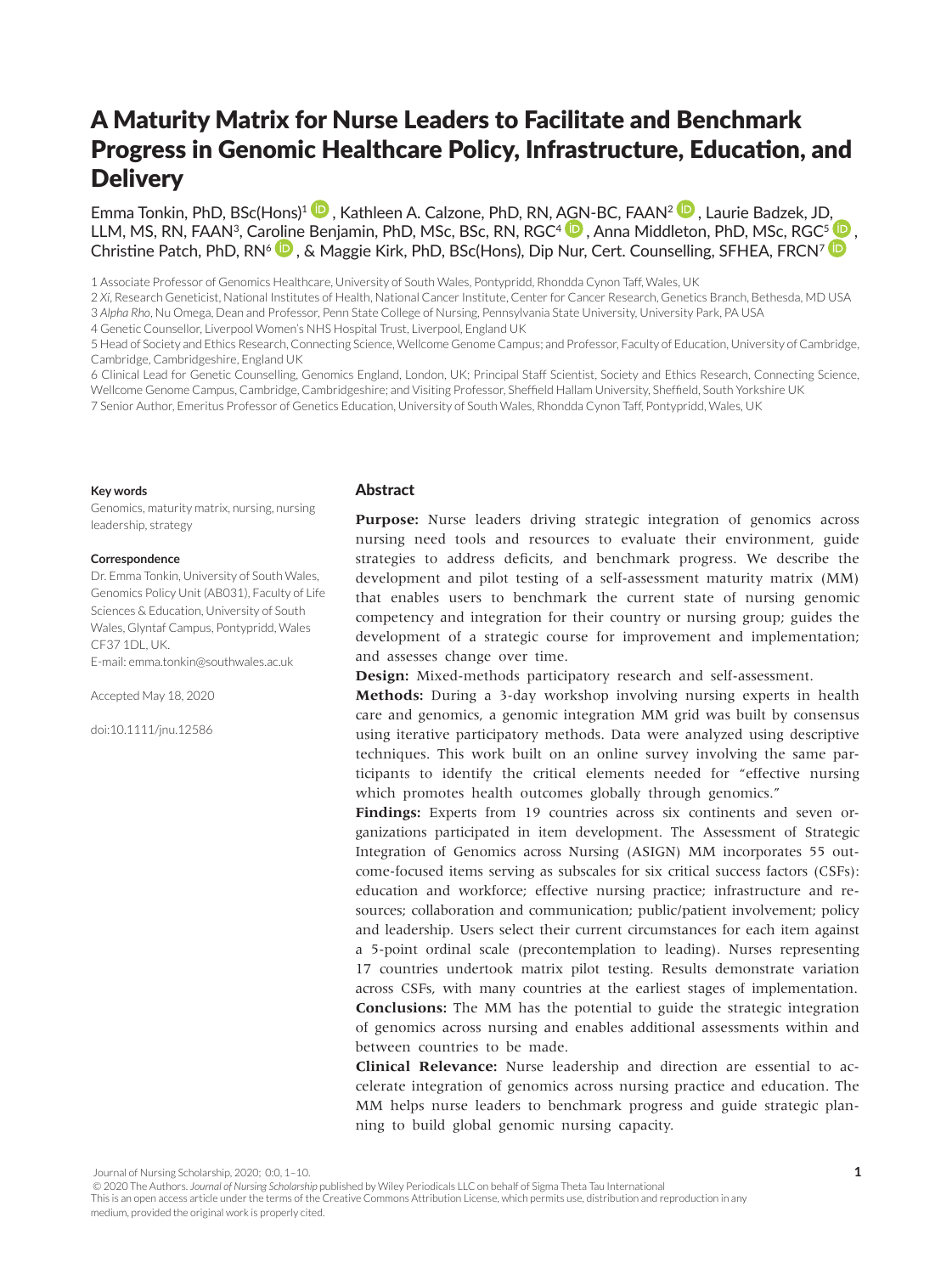Genomics is here to stay, bringing with it a new paradigm of health care through the emergence of precision medicine (Ginsburg & Phillips, 2018). The Global Genomics Nursing Alliance (G2NA, [www.g2na.](http://www.g2na.org) [org](http://www.g2na.org)) recognizes the vital role that nurses can and do play in delivering genomic health care and the centrality of nursing leadership in enabling the integration of genomics into nursing care. The G2NA landscape analysis highlights wide variation in nurse preparation and involvement in genomics globally, with lack of visible nursing leadership being a barrier to progress (Calzone et al., 2018a). Limited availability of supporting resources such as competency or curriculum guidelines, educational tools, and specialist genomics nursing societies (Calzone et al., 2018b) compounds the challenge for nurse leaders who want to take a strategic approach to integrating genomics into nursing practice in their sphere of influence. To accelerate genomic integration in nursing education and practice, the G2NA sought to produce a flexible and accessible tool (maturity matrix [MM]) to guide global nurse leaders and facilitate benchmarking of the current state of nursing genomic competency and integration, and measure change over time. This article describes the development and pilot testing of the MM.

# **Background**

# Emergence of Precision Health Care

Ginsburg and Phillips (2018) outlined how, with costs of DNA sequencing declining, genomics and genome-based technologies are being used increasingly in diagnostic and predictive testing. New genomics approaches are forming the basis for reframing disease taxonomy, enabling more precise screening and earlier disease detection, with therapeutic options guided by individual genomic variations. With these advances, healthcare strategies are shifting from acute intervention to genotype-guided risk management (including lifestyle choices), tailored health monitoring, and disease management. This facilitates therapeutic decisions to be targeted more precisely and is the basis of precision health care. Bilkey et al. (2019) presented examples of 12 applications of genetic testing from pre-conception to post-mortem molecular genetic testing, in clinical and wider healthcare settings. In addition, Bilkey et al. highlighted the challenges around the use of personal genomic data, including data sharing, informed consent, and dealing with unexpected findings. Clinically available genomic applications have immediate implications for nurses. These include having the capacity to provide patient/family education or informed consent; the need to understand clinical testing processes and possible test outcomes; to be aware of service pathways; and to appreciate ethical, legal, and socio-economic aspects.

#### Genomics Implementation and Collaboration

Translational genomics activities span initial basic science discoveries right through to population health impact studies (Schully & Khoury, 2014). They include development and evaluation of candidate applications and assessment of projects to implement and integrate genomics into routine clinical practice. Ginsburg and Phillips (2018) noted that translation of applications into clinical practice lags behind the pace of discovery. However, where patients' genomic information is being used in clinical care, Manolio et al. (2013) found that such institutions tended to work in isolation rather than collaboratively. In their appraisal, Stark et al. (2019) summarized the increasing use of genomics in research and clinical practice and described the approaches and progress being made towards integration in four (highincome) countries. Whilst the approaches in those countries may not be relevant to low- or middle-income countries, the benefits of sharing experiences and resources may increase the efficiency and effectiveness of implementation. Information on wider translation across global healthcare systems remains scarce.

Limited evidence exists for genomic implementation into practice and education considering varied conditions and contexts (Calzone, Jenkins, Culp, & Badzek, 2018; Jenkins & Calzone, 2014). Taylor et al. (2019) outlined a protocol for a study aimed at integrating genomics into clinical practice in 29 health systems in one country. The protocol aims to understand the complex adaptive systems needed for genomic practice integration, including clinical care effectiveness; policy and service provision; and individual level behavior change. Findings from this study will produce an evidenced-based toolkit to facilitate translating genomics into health care. It will expand existing strategies and resources for other health professionals and add to the nursing-specific clinical implementation toolkit from the Method for Introducing a New Competency: Genomics (MINC) study (Jenkins et al., 2015 [https://](https://genomicsintegration.net/) [genomicsintegration.net/](https://genomicsintegration.net/)). Given the scope and rapid expansion of evidence-based genomic clinical applications, these toolkits provide evidence-based strategies and resources for utilization in other countries to facilitate genomic translation to improve health outcomes. As such, the global nursing collaborative G2NA is helping to compile and disseminate tools, facilitate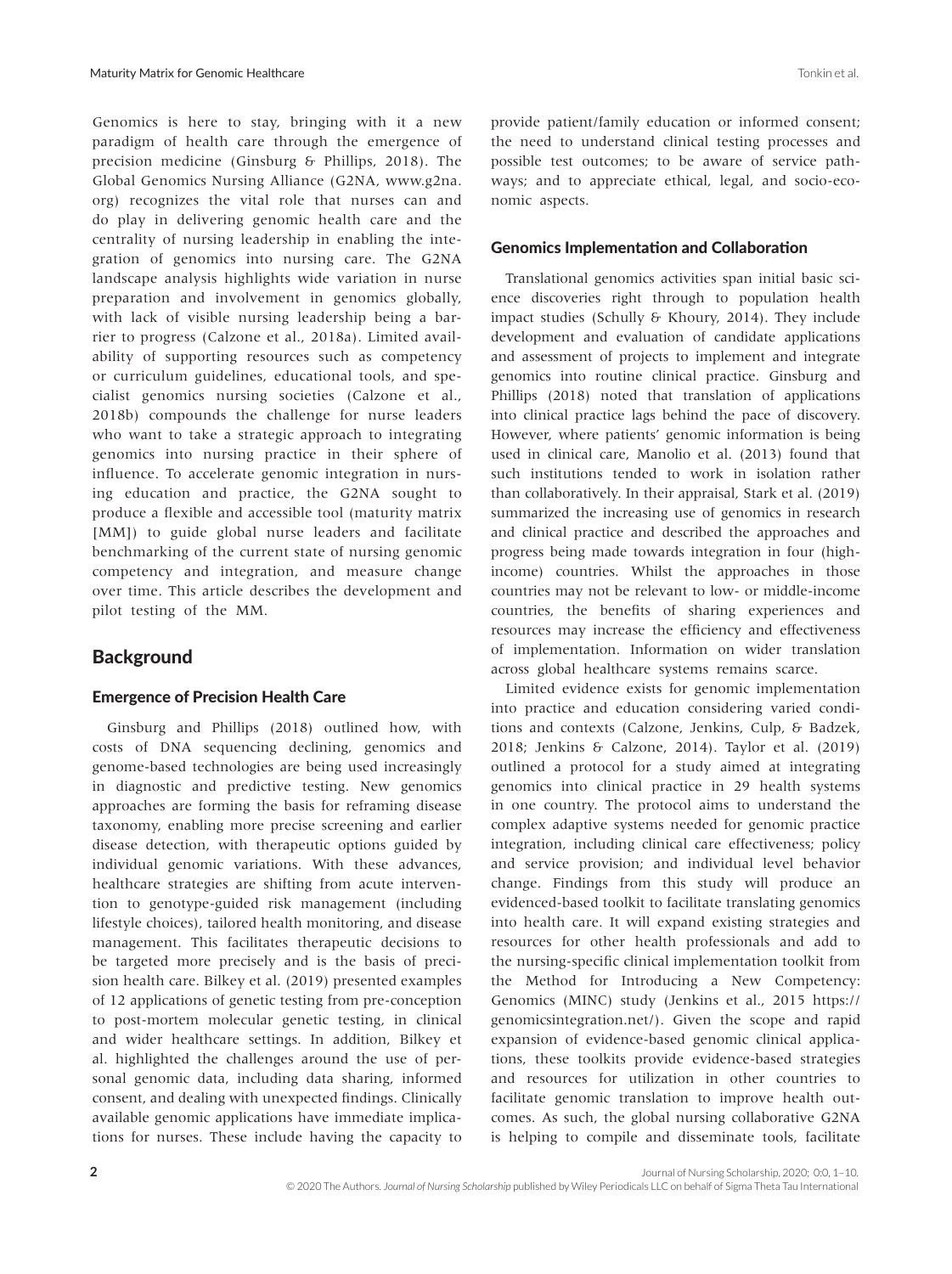collaborative research, and contribute to best practices to accelerate the implementation of genomics into nursing practice.

#### Nursing and Genomics

Specialist genetics services, with their focus on the rarer inherited and chromosomal conditions, have long been the province of specially trained genetic nurses and counselors. However, all nurses care for individuals and families affected by inherited conditions as they encounter them in everyday practice. Precision medicine further broadens the focus across all health care as advances in understanding the genomic component of common diseases, targeted surveillance, and treatment selection have implications for all specialties and healthcare providers. Nurses, as the largest global health professional workforce, who spend the most time with patients in both acute and community settings, and deliver direct care as well as patient family education, are essential for genomic translation into clinical practice. There have been significant and sustained efforts internationally to articulate roles and genomic competencies that nurses in any specialty and level of academic preparation should be able to demonstrate when implementing genomics into nursing practice. Genomic nursing competency contributes to achieving the potential of genomic science and technologies, to meet the needs of patients or families, and to improve healthcare quality, efficacy, and safety. However, evidence of variability in capacity, capability, and confidence in genomics has been well documented even in countries with sustained genomic nursing competency efforts (Calzone et al., 2018a; Jenkins, 2019).

Kirk, Calzone, Arimori, and Tonkin (2011) explored perspectives on nursing and integration of genomics across 10 countries. They found that nursing leadership and engagement of senior nurses within government and nursing regulation was fundamental for nurses to play a part in delivering genomic health care. However, nurse leaders faced resource constraints to support change initiatives (Jenkins, 2019). Nursing leaders having access to established resources will reduce the duplication of effort, facilitate learning from each other, and enable collaborations for evidence generation of best practices. In turn, this will help accelerate genomic nursing integration.

#### The Maturity Matrix

An MM is used to assess the progress of development of an organization or unit over time, identify development needs, and stimulate quality improvement efforts

(Buch, Edwards, & Eriksson, 2009). The MM approach was originally developed within health service settings by Elwyn et al. (2004) to assess practice developments in primary care settings and to promote communication and learning. They found it provided insight into improvement needs and prioritization, with high face validity. Subsequent studies adapted MMs for use in several European countries, such as the International Family Practice Maturity Matrix (Elwyn et al., 2010). A version developed for dentistry (the Maturity Matrix Dentistry) includes 12 domains (Barnes et al., 2012). In the United Kingdom, Cardiac Genetics Nurses used an MM to track progress in the development of inherited cardiac conditions services. Its five domains provided a comprehensive assessment framework (Kirk et al., 2014).

An MM consists of a series of concepts or domains, displayed as a grid that incorporates the sub-components (termed key enablers) of each domain. Each row shows a criterion, or indicator, of a key enabler, with the expected development stage of that indicator shown for a given stage of maturity (Table S1). The maturity stages are incremental and assume that the outcomes of the previous stages have been met. While maturity matrices have a common structure and are based on self-assessment, the content is flexible and adaptable and can be developed specifically for the needs of a particular service, group, or organization (Maier, Moultrie, & Clarkson, 2012). MMs can operate at micro (e.g., local teams), meso (e.g., healthcare organization), and macro (e.g., national/international) levels. At each level, the MM provides a framework for assessment and advancement of capability and capacity. Importantly, the MM also provides a common measurement system for healthcare systems delivering care regardless of country-specific factors.

#### Aims

Nurses worldwide lack confidence and competence in teaching genomics and using genomics in practice (Anderson et al., 2015). Resources are limited, and progress in genomic implementation in education and practice varies widely (Calzone et al., 2018a, 2018b). To address these deficits, strategic approaches are needed to guide change initiatives in genomics and measure outcomes. Our primary aim was to develop and pilot test a new MM for nursing that assesses the status of genomics integration within a nursing group (e.g., country, hospital, academic program).

# Methods

Creating the MM was predicated on three assumptions. The framework needs to (a) be broad and

© 2020 The Authors. *Journal of Nursing Scholarship* published by Wiley Periodicals LLC on behalf of Sigma Theta Tau International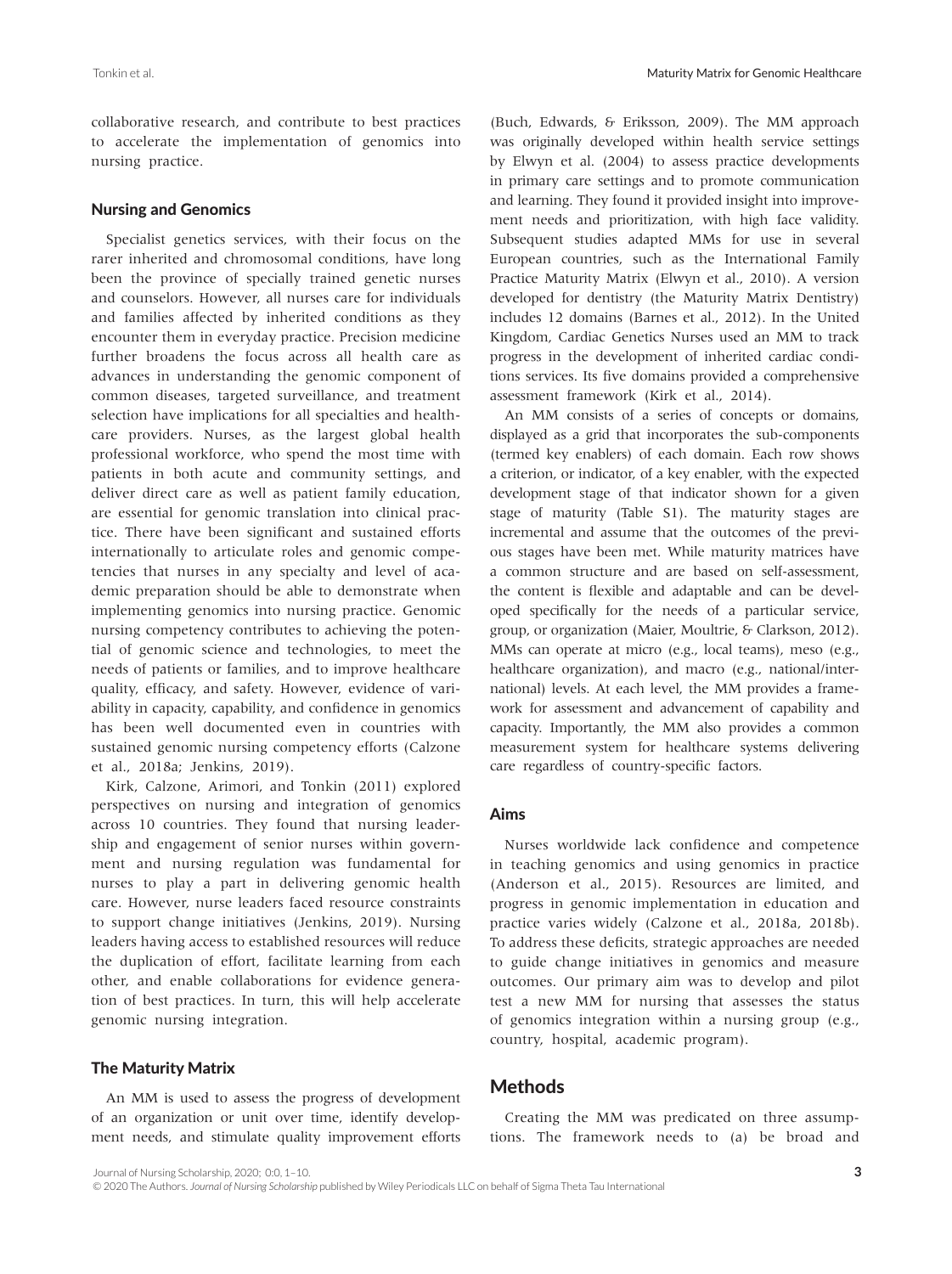flexible to accommodate different socio-economic, political, and cultural factors, and the dynamic nature of both genomics and nursing; (b) consider the broader nursing context; and (c) have evaluation outcomes that are wide ranging to accommodate different stages of maturity. The Faculty of Life Sciences and Education Ethics Committee, University of South Wales, reviewed and approved this project (Ref 2017ETMK1201).

### **Participants**

A purposive sample of experts with senior nursing leadership roles and expertise in health care, nursing, education, policy, and genomics, and a representative of a national genetic conditions advocacy organization attended a 3-day workshop to discuss the formation of G2NA. Expertise in genomics was not essential. For the purpose of the event, individuals primarily represented either their country or an organization. All participants had the opportunity to contribute to Phases 1 and 2 of MM development. Country representatives pilot tested the MM. Countries with more than one person in attendance submitted a single response.

### **Procedures**

MM development took place over three broad phases (Figure S1).

**Phase 1: Selection and refinement of critical**  success factors (CSFs). To identify potential key themes for constructing the MM, we invited G2NA workshop participants through Online Surveys [\(www.](http://www.onlinesurveys.ac.uk) [onlinesurveys.ac.uk](http://www.onlinesurveys.ac.uk), formerly BOS) to propose a maximum of six responses to the following question: "What are the core essential elements for effective nursing which promotes health outcomes globally through genomics?" Items were coded independently by two authors and categorized through discussion. Consensus on the final themes (CSFs) was reached with participants through discussion and real-time electronic voting at the workshop.

**Phase 2: Development of MM key enablers and incremental scales.** At the workshop we used an iterative, consensus-building approach (Kirk et al., 2014) that drew on Liberating Structures methods (Lipmanowicz & McCandless 2014) to establish the key enablers and incremental scales. Participants worked in mixed small groups on one CSF at a time to identify the underpinning key enablers and the indicators that could be used to illustrate the achievement of each key enabler. Participants formulated what progress against each indicator might be expected over time and considered what measures could be used as evidence of progress. All information was captured on worksheets. Iteratively, groups rotated through each CSF, reviewing prior group comments. One workshop organizer acted as a facilitator for each CSF remaining with the worksheet, providing clarification and context to comments of prior groups. In the final round, the original group was able to review all comments and revisions made by subsequent groups to its initial outline.

**Phase 3: Refinement and Feasibility Pilot.** The key enablers, indicators, progress descriptions, and measures generated by participants were reviewed, synthesized, and refined post-workshop by the organizers to create the MM now entitled Assessment of Strategic Integration of Genomics across Nursing (ASIGN). Participants were then invited to pilot test ASIGN online by self-assessing for each indicator the current situation of their country, to the best of their knowledge and in collaboration with others as appropriate. Two paper-based versions of ASIGN were also created. The ASIGN Self-Assessment Document is the same as the online version and contained blank cells for users to mark the assessed stage of change. Free text boxes captured comments about measures used, with supporting evidence and further general comments on the likely pace of progress for each CSF. The ASIGN Reference Document (Figure S2) is for information only, providing explanation about

**Table 1.** Stages of Maturity and Corresponding Definitions

Stage of maturity Definition

| Pre-contemplation      | There is little or no evidence of the indicator from any appropriate, identified measure that has been selected by the<br>assessor.                                                                                                 |
|------------------------|-------------------------------------------------------------------------------------------------------------------------------------------------------------------------------------------------------------------------------------|
| Awareness and planning | There is some evidence of awareness of the need to address the indicator and planning is underway to do so, although<br>there may be little or no evidence of the indicator being in place from any appropriate identified measure. |
| Active commitment      | Plans are being implemented and there is some evidence that progress is being made.                                                                                                                                                 |
| Embedded               | Substantial progress has been made and the indicator is demonstrably established across most practice fields.                                                                                                                       |
| Leading                | The indicator is embedded as the norm and the unit being assessed champions good practice and leadership in<br>engaging others in demonstrating the indicator and promoting continuous improvement.                                 |

**4** Journal of Nursing Scholarship, 2020; 0:0, 1–10. © 2020 The Authors. *Journal of Nursing Scholarship* published by Wiley Periodicals LLC on behalf of Sigma Theta Tau International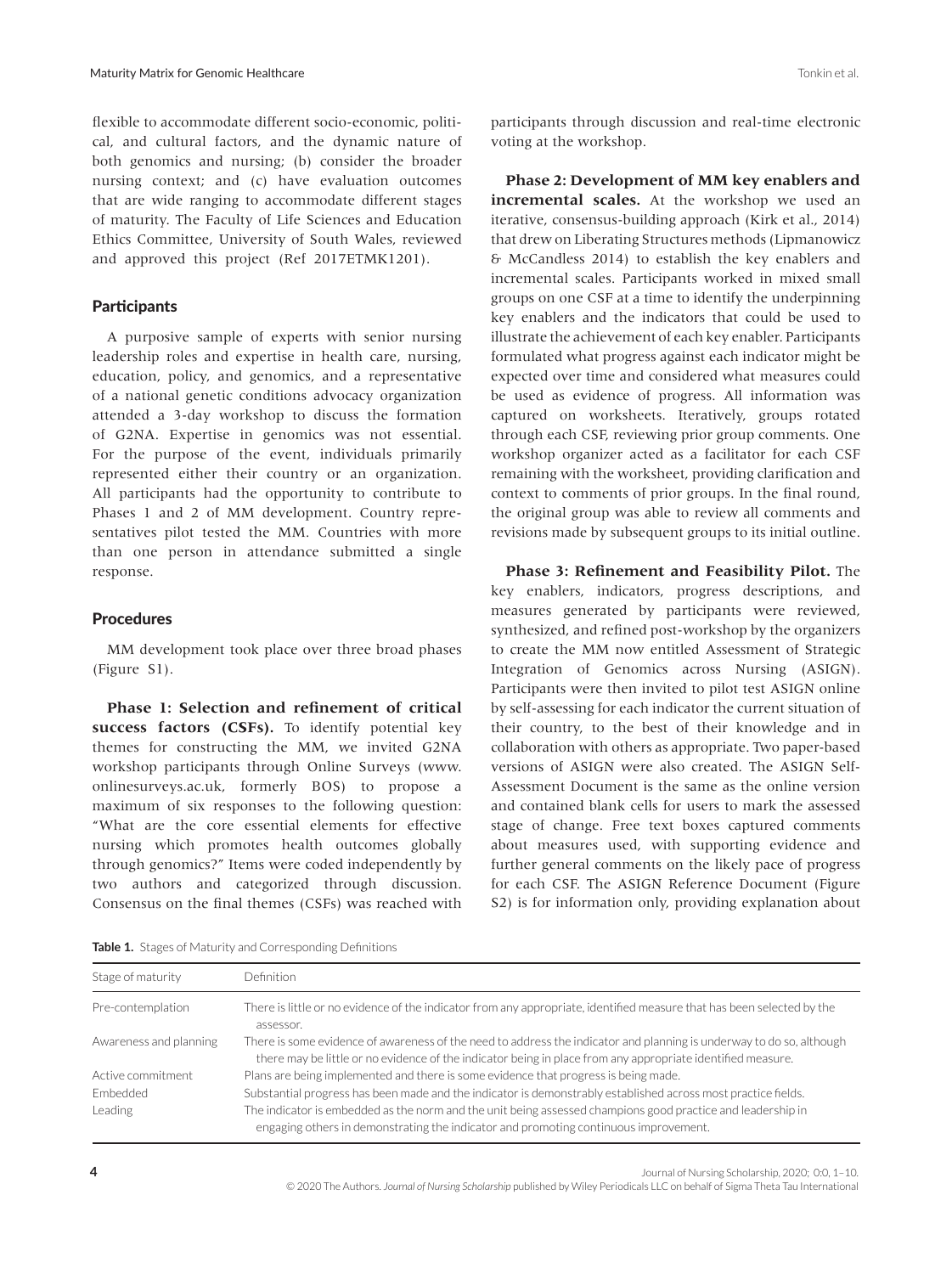completion, with example measures that could be used for each key enabler and definitions of the five stages of maturity used (Table 1). Timescales were not defined for movement through stages 1 to 5, since these are dependent on wider local and national contexts. We also acknowledged that there is not necessarily an equal distance between the stages of maturity. Feedback was requested on whether ASIGN represented the discussion and content generated at the workshop as well as participants' experience completing the country assessment, including whether the maturity progression followed a logical path, how confident they felt in their assessments, and the time taken to complete ASIGN.

#### Analysis

Data were exported into Excel and frequencies calculated for the number of countries at each stage of maturity for individual key enablers. The same approach was used to calculate frequencies on the participant feedback on experience of utilizing and completing ASIGN. Stages of maturity were coded 0 to 4 ( $0 =$ *pre-contemplation* and 4 = *leading*). The total scores for each CSF for individual countries were calculated, as were the percentages of the maximum scores for each CSF. Data for all countries were then combined to calculate an overall distribution for each CSF. Cluster analysis to group the CSFs according to similarity in assessment was performed using the complete linkage method (Euclidean distance), utilizing each country's mean score.

# **Results**

#### Participants and ASIGN Development

A total of 30 individuals (including the 6 workshop organizers) with a range of professional backgrounds,

**Table 2.** Countries or Organizations Participating in ASIGN Development or Pilot Testing

| Country or<br>organization | Number of<br>participants | Educator (E), clinician (C),<br>organization leader (OL) | Genomic expertise<br>Yes/No | Phase 1 CSF<br>survey Yes/No | ASIGN development<br>participation<br>Yes/No | Pilot test<br>participation<br>Yes/No |
|----------------------------|---------------------------|----------------------------------------------------------|-----------------------------|------------------------------|----------------------------------------------|---------------------------------------|
| Australia                  | $\mathbf{1}$              | E                                                        | Yes                         | No                           | No                                           | Yes                                   |
| <b>Brazil</b>              | $\mathbf{1}$              | E, C                                                     | Yes                         | Yes                          | Yes                                          | Yes                                   |
| Canada                     | $\mathbf{1}$              | Ε                                                        | Yes                         | Yes                          | Yes                                          | Yes                                   |
| Columbia                   | 1                         | E                                                        | <b>No</b>                   | Yes                          | Yes                                          | Yes                                   |
| Germany                    | $\mathbf{1}$              | E                                                        | No                          | Yes                          | Yes                                          | Yes                                   |
| Hong Kong                  | $\mathbf{1}$              | E                                                        | Yes                         | Yes                          | Yes                                          | Yes                                   |
| Israel                     | $\mathbf{1}$              | E                                                        | Yes                         | No                           | Yes                                          | Yes                                   |
| Japan                      | $\mathbf{1}$              | E                                                        | Yes                         | Yes                          | Yes                                          | Yes                                   |
| Mexico                     | $\mathbf{1}$              | E                                                        | Yes                         | No                           | Yes                                          | Yes                                   |
| Netherlands                | 1                         | C                                                        | Yes                         | No                           | Yes                                          | Yes                                   |
| Norway                     | $\mathbf 1$               | C                                                        | Yes                         | No                           | Yes                                          | No                                    |
| Nigeria                    | $\mathbf{1}$              | E                                                        | <b>No</b>                   | No                           | <b>No</b>                                    | Yes                                   |
| Pakistan                   | $\mathbf{1}$              | C                                                        | Yes                         | Yes                          | Yes                                          | Yes                                   |
| South Africa               | 1                         | E                                                        | No                          | No                           | Yes                                          | No                                    |
| Switzerland                | $\mathbf{1}$              | E                                                        | Yes                         | Yes                          | Yes                                          | Yes                                   |
| Taiwan                     | $\mathbf{1}$              | C                                                        | Yes                         | Yes                          | Yes                                          | Yes                                   |
| Turkey                     | $\mathbf{1}$              | E                                                        | Yes                         | Yes                          | Yes                                          | Yes                                   |
| United Kingdom             | 5                         | E ( $n = 2$ ) and C ( $n = 3$ )                          | Yes                         | Yes $(n = 2)$                | Yes                                          | Yes                                   |
| United States              | $\overline{2}$            | E, C                                                     | Yes                         | Yes $(n = 1)$                | Yes                                          | Yes                                   |
| <b>EBMG</b>                | 1 <sup>a</sup>            | OL, C                                                    | Yes                         | No                           | Yes                                          | No                                    |
| <b>GAUK</b>                | $\mathbf{1}$              | OL                                                       | Yes                         | No                           | Yes                                          | No                                    |
| HEE                        | $\overline{2}$            | OL                                                       | Yes                         | <b>No</b>                    | Yes                                          | <b>No</b>                             |
| <b>ICN</b>                 | $\mathbf{1}$              | OL                                                       | Yes                         | <b>No</b>                    | Yes                                          | <b>No</b>                             |
| <b>ISONG</b>               | 1                         | OL, C                                                    | Yes                         | Yes                          | Yes                                          | <b>No</b>                             |
| <b>STTI</b>                | $\mathbf{1}$              | OL, E                                                    | Yes                         | Yes                          | Yes                                          | No                                    |
| <b>NHGRI</b>               | 1 <sup>b</sup>            | С                                                        | Yes                         | No                           | Yes                                          | No                                    |

*Note.* ASIGN = Assessment of Strategic Integration of Genomics across Nursing; EBMG = European Board of Medical Genetics; GAUK = Genetic Alliance UK; HEE = Health Education England; ICN = International Council for Nurses; ISONG = International Society of Nurses in Genetics; NHGRI = National Human Genome Research Institute (U.S.A.); STTI = Sigma Theta Tau International.

aAlso represented the United Kingdom.

**Also represented the United States.** 

© 2020 The Authors. *Journal of Nursing Scholarship* published by Wiley Periodicals LLC on behalf of Sigma Theta Tau International

Journal of Nursing Scholarship, 2020; 0:0, 1–10. **5**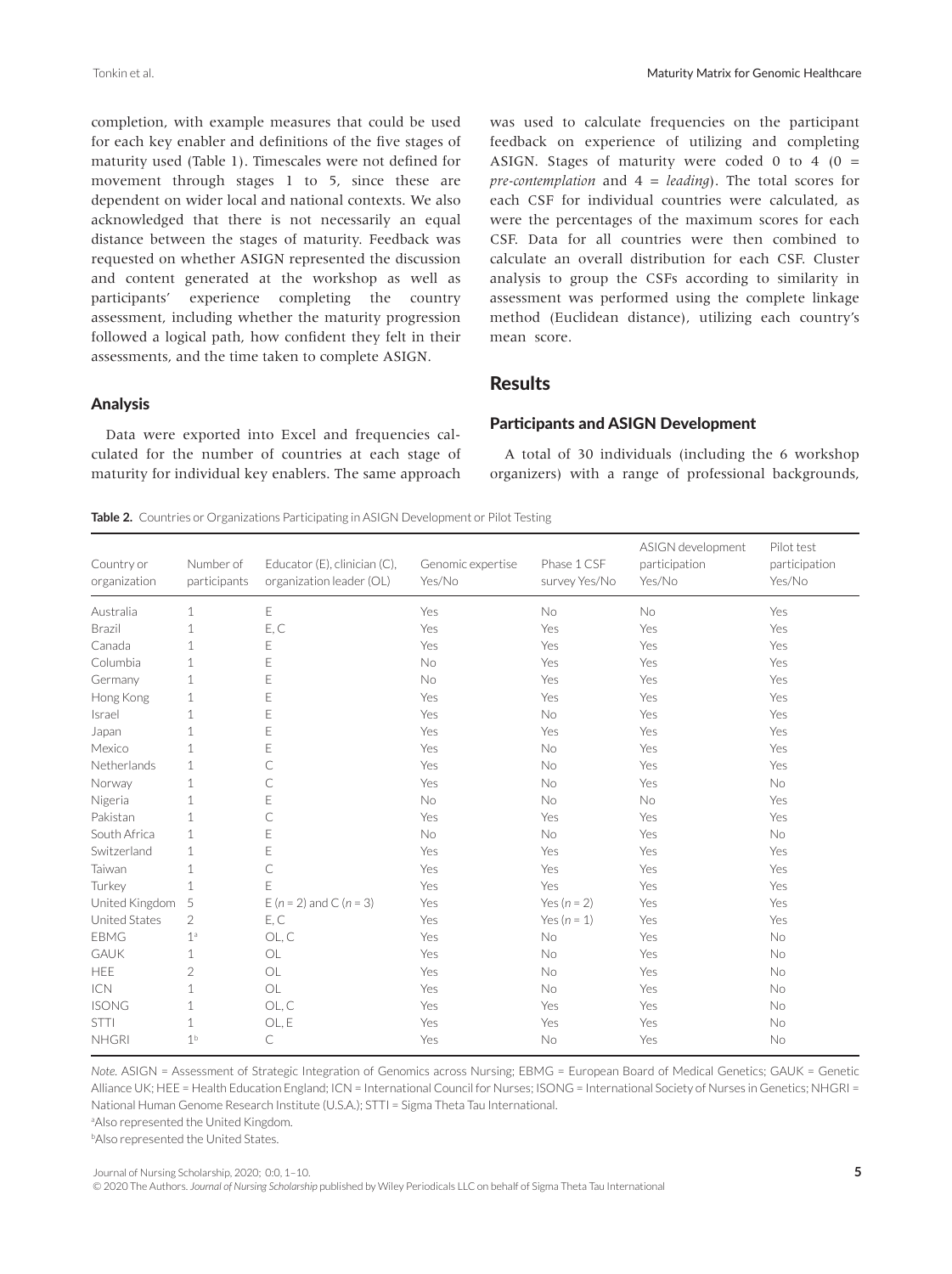most with some genomic expertise, representing 19 countries across six continents and seven organizations were involved in the development or pilot testing of ASIGN (Table 2). Countries and organizations were each represented by one person, with the exception of the United Kingdom and the United States (workshop organizers), and Health Education England. Fifteen Phase 1 survey respondents generated 84 core elements of genomic health care, which was reduced to 63 after removal of duplicates. Thematic analysis resulted in seven categories. Participant discussion and voting (not including the organizers) resulted in six distinct CSFs (A–F) necessary for delivering effective nursing care that promotes improved health outcomes through genomics (Table 3). Phase 2 group work and postworkshop refinement produced a total of 19 key enablers and 55 indicators across the six CSFs (see Table 3). Full details of the CSFs, key enablers, and indicators that make up ASIGN are provided in Table S2.

### ASIGN Pilot Testing

Of 19 eligible country representatives, 17 completed the pilot. One country representative forwarded the pilot to a graduate student who also completed the assessment; the student responses were excluded from the analysis. The U.S. pilot was completed jointly by both representatives. Only one U.K. participant completed that country's assessment.

Country assessments (percentage of maximum score) for each CSF (Figure 1) illustrate the variability and distribution within and between CSFs. Cluster analysis (Figure 2) shows similarity in responses from countries to CSFs A and F, for which respondents located most indicators at the two earliest stages of maturity ("precontemplation" and "awareness and planning"). Figure 2 also illustrates the dissimilarity of responses to A and F compared to the other four CSFs, where indicators have a greater spread across all stages of maturity.

The number of countries at each stage of maturity for the 19 key enablers is illustrated in Figure S3. In summary, for CSF A (enhanced education and workforce development), most countries self-assessed as being at stage 1 (precontemplation) or 2 (awareness and planning). Stage 5 (leading) was selected by only one respondent, for two of the four indictors within the key enabler "culture of positive attitude towards nursing and genomics." CSF B (effective nursing practice) had a greater spread across the maturity stages for the key enablers "evidence-informed practice" and "ethical and safe practice," with the indicator "policies regarding the confidentiality and use of genomic

**Table 3.** The Number of Key Enablers and Indicators Across the Six Critical Success Factors (A–F) of ASIGN

| Critical success factor                                                                  | Key enablers Indicators |    |
|------------------------------------------------------------------------------------------|-------------------------|----|
| A. Enhanced education and workforce<br>development                                       | 3                       | 9  |
| B. Effective nursing practice                                                            | 4                       | 12 |
| C. Infrastructure and resources that<br>support incorporation of genomics in<br>practice | 3                       | 11 |
| D. Interprofessional collaboration and<br>communication                                  | 3                       | 7  |
| E. Family- and community-focused care                                                    | 3                       | 7  |
| F. Health care transformed through policy<br>and leadership                              | 3                       | 9  |
| Total                                                                                    | 19                      | 55 |

*Note.* ASIGN = Assessment of Strategic Integration of Genomics across Nursing.

information" (B4-2; see Table S2) at stages 4 (embedded) or 5 in nine countries. However, only two countries assessed both indicators for "clearly defined patient outcomes" as being at stage 3 (active commitment) or greater. The picture for CSF C (infrastructure and resources that support incorporation of genomics in practice) is more variable. A range of maturity for the indicators of "service capacity" was observed, with five countries assessing all four indicators at stages 4 or 5. In contrast, most countries reported being at stage 1 for the three indicators of "human resources that support nursing career potential." Within CSF D (inter-professional collaboration and communication), countries appear to be at a range of maturity for "strong working relationships" and "effective communication," with evidence of practice that is embedded or leading. However, the indicators for "collaboration across boundaries to share genomics knowledge, expertise, and resources" are still at stages 1 or 2 for most countries. Responses to CSF E (family and community focused care) indicate some movement towards more mature stages of practice, with some evidence of at least embedded activity for all indicators. CSF F (healthcare transformed through policy and leadership) is composed of nine indicators, with most assessments at stages 1 or 2. For five nursing leadership indicators (F1.3, F2.1, F2.2, F3.1, and F3.3; see Table S2 for details) there was no progress in any country beyond active commitment (stage 3).

All respondents indicated that the matrix followed a logical progression across each indicator. All of those who attended the workshop responded that ASIGN represented the discussions held. Some variation in self-confidence when completing the assessment was noted, with 11 of 17 (65%) being either very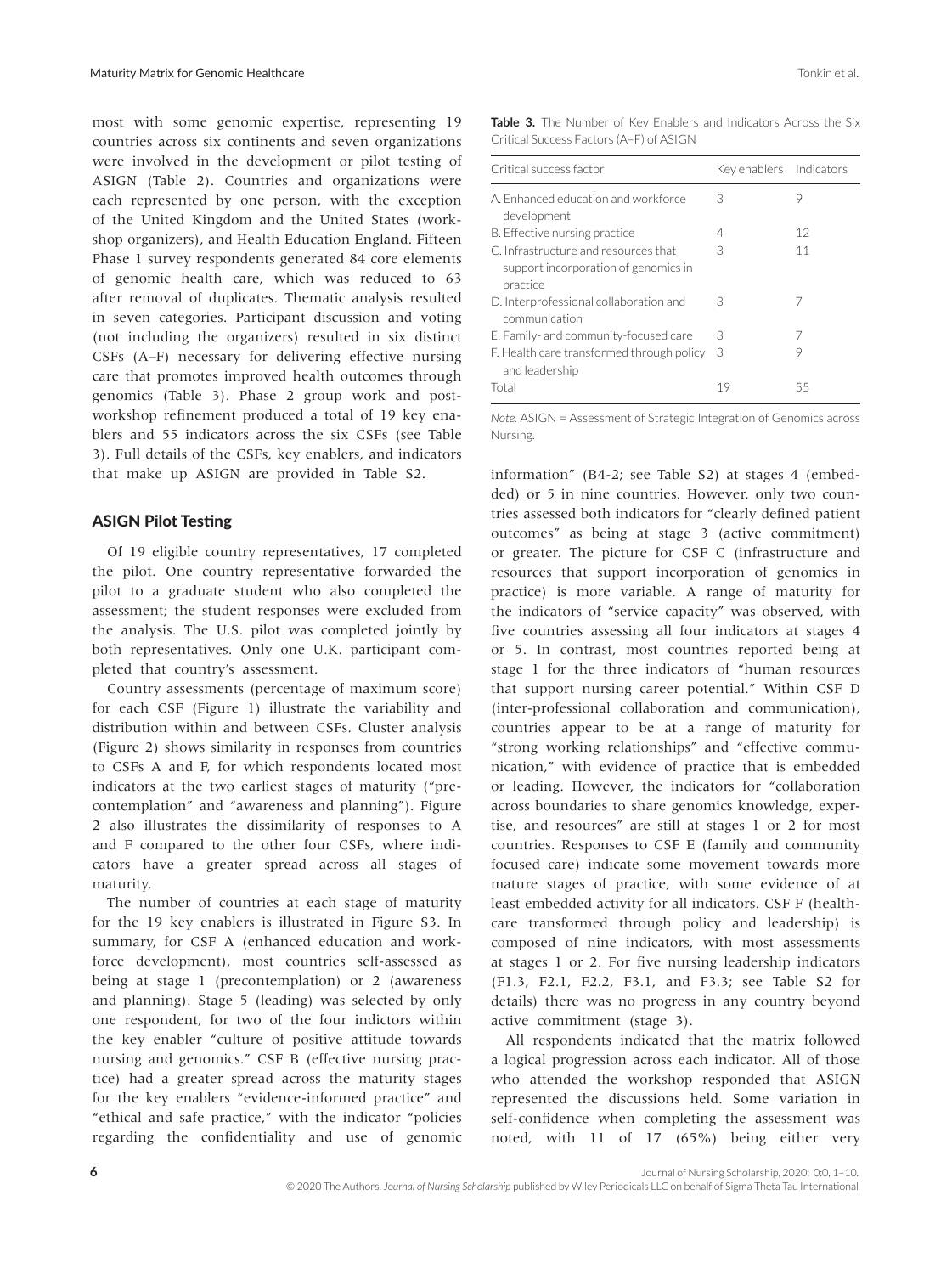

Figure 1. Number of countries and percentage of the total maximum score achieved for each critical success factor in Assessment of Strategic Integration of Genomics across Nursing (ASIGN). A = enhanced education and workforce development; B = effective nursing practice; C = infrastructure and resources that support incorporation of genomics in practice; D = interprofessional collaboration and communication; E = family- and communityfocused care; F = health care transformed through policy and leadership.



Figure 2. Cluster analysis of the critical success factors (Euclidean distance).  $A =$  enhanced education and workforce development;  $B =$ effective nursing practice;  $C =$  infrastructure and resources that support incorporation of genomics in practice; D = interprofessional collaboration and communication;  $E = \text{family}$ - and community-focused care;  $F = \text{health}$ care transformed through policy and leadership.

confident or confident of accuracy and consistency across their country. However, three people raised concerns about potential regional differences, with one commenting, "Since the wealth gap between urban and rural areas is very wide, it will be very challenging for the MM to benchmark progress in such a heterogeneous [country] serving different populations." Most did not or could not provide estimates of the

timescales in which they anticipated progress for each of the CSFs, although one respondent predicted at least a 5- to 10-year timescale in their country before significant progress could be made in any of the CSFs.

Comments about completing the assessment were generally positive, but for some the exercise was more time consuming, depending on level of wider context, access to corroborating evidence, and first language. Whilst some had found the supporting documents useful, one commented that it "was a bit long and cumbersome."

# **Discussion**

ASIGN provides a systematic approach to managing the strategic integration of genomics across nursing and is the first MM developed for this purpose. It fosters comprehensive evaluation from the outset, informs revision of current strategies or development of new ones, and provides evidence to support targeting of resources. Ongoing self-assessment and evaluation will help make the nursing role more visible and promote a greater appreciation of the nursing contribution to genomic healthcare.

The essential elements that need to be in place for nurses to be able to deliver effective care that integrates genomics into standard practice are explicit within ASIGN. The tool provides the basic framework to guide further development in genomics, including guiding academic and continuing education. By using the matrix as a framework for assessment, groups, organizations, or countries can use ASIGN to benchmark themselves at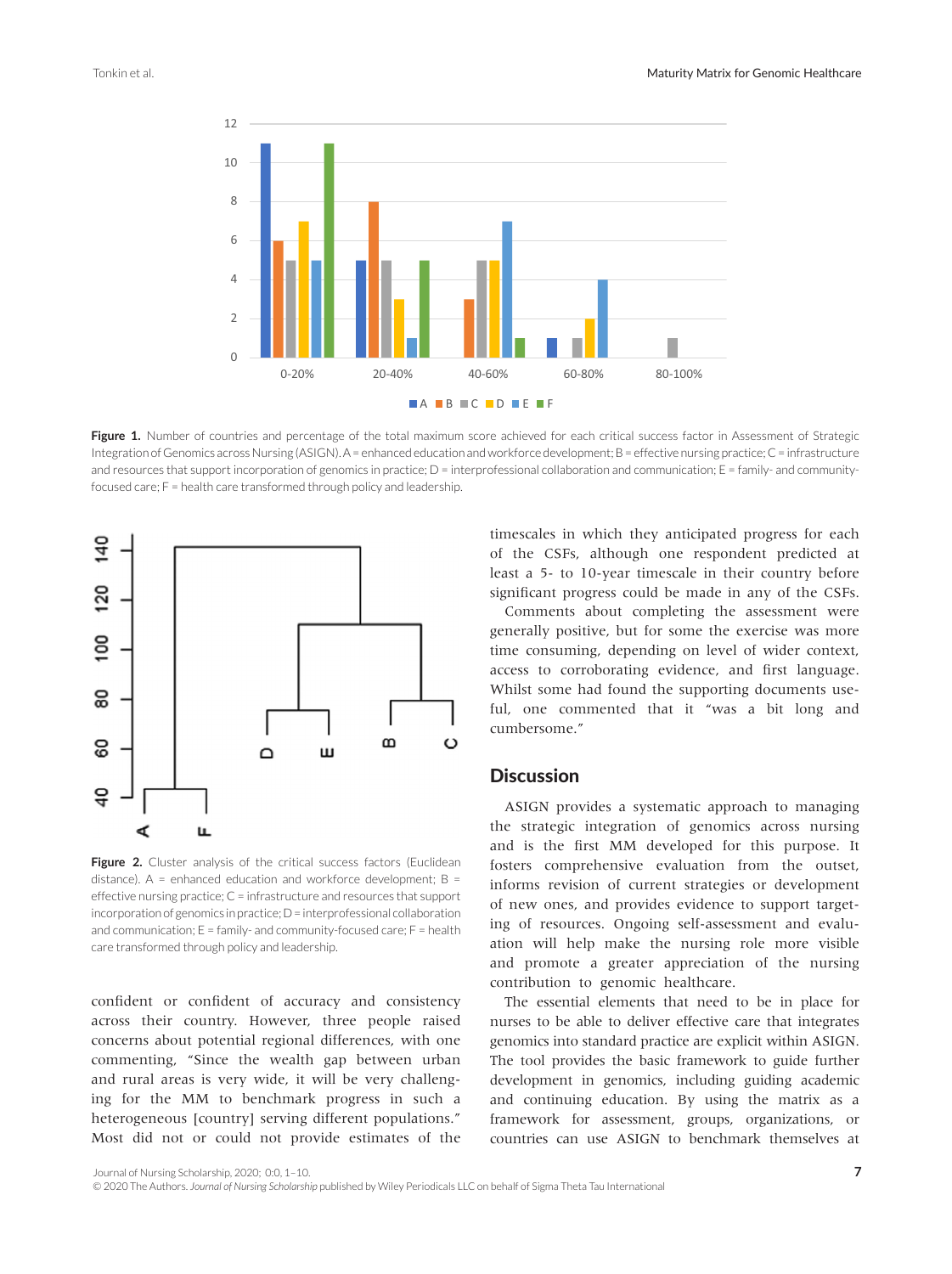a starting point to inform a plan for progress. The tool is nimble, as users can be a country or region within a country, or an organization such as a hospital, professional body, or government. Focusing on outcomes, users of ASIGN can capture both the current status and change over time. Comparisons between indicators and stage of maturity (i.e., high vs. low maturity) can help users identify areas where work needs to be focused. Individuals can identify the most appropriate measures (evidence) for each indicator, thus offering some flexibility, in recognition that there will be wide variations in resources, infrastructure, and service provision across countries, regions, or organizations. Acknowledging the variations between countries (Calzone, Jenkins, et al., 2018) influenced by political, fiscal, and environmental aspects beyond their control, data on individual countries are not presented and comparisons between countries have not been made.

This pilot study data provide insight into the current status and role of nurses in relation to genomics. One respondent commented that it would be 5 to 10 years before genomics becomes a nursing priority in their (European) country. The scale and nature of change needed to promote and achieve genomics integration is substantial, and ASIGN reflects this in requiring appraisal across six domains, with 19 key enablers and a total of 55 indicators. To facilitate change, nurse leaders need to consider not just the content of ASIGN, but also the wider context for change and the change process itself. For this reason, ASIGN has been set into a wider facilitative framework (roadmap) by G2NA to provide practical guidance (Tonkin et al., 2020).

# Limitations

ASIGN incorporates multiple concept domains, key enablers, and indicators that are not mutually exclusive, with inherent overlap. To make the MM feasible for completion, similar related items associated with the same indicator were grouped together. For example, C1.4 (bioinformatics and IT support for variation interpretation, data storage, retrieval, and reporting are in place; see Table S2) grouped four closely related items: interpretation, storage, retrieval, and reporting. The intent for this indicator and others like it is to have an overarching assessment on the state of maturity, which considers each item to render an overall determination for the indicator. We recognize that a group performing an assessment may identify different stages of maturity for individual items, and this could cause confusion on how to establish the overall stage of maturity. However, we had to balance the need to retain enough detail (to guide development in an area) with

achieving an MM that was realistic in size and scope for usability. Pilot testing did not reveal this to be a significant problem, with just one country identifying the issue. As greater maturity is achieved for an item, this issue could be a greater concern for users.

The next steps are to conduct additional testing for further refinement. At the Nursing, Genomics, and Healthcare international conference taking place in July 2021, completion of ASIGN by a larger group of participants is planned. These data will be used to perform factor analysis, which is expected to help in coalescing or removing items thereby further refining ASIGN. Additionally, a subset of volunteers will be recruited to participate in a talk aloud session with facilitators that will audio record responses to targeted usability and language clarity questions. Both sets of participants will be asked to complete ASIGN a second time in a short interval following the conference to do preliminary test-retest reliability assessment. These assessments will inform revisions.

# **Conclusions**

ASIGN is the first MM designed and piloted to assess the integration of genomics into nursing. ASIGN is based on expected outcomes, predefined by key stakeholders that consisted of global nursing leaders from practice, education, and research, with and without genomic expertise. The matrix is outcome focused, capturing both stage of maturity and continuity, and enables assessment of changes over time. ASIGN is amenable for use in a variety of environments, including clinical, educational (nursing school), and professional (nursing organization), and at different scales, from hospital department to countrywide assessments. ASIGN helps answer the question "What does effective nursing which promotes health outcomes globally through genomics look like?" Coupled with the companion roadmap (Tonkin et al., 2020), ASIGN can be used as a reference point to inform further strategic genomic implementation development and measure change over time.

# Acknowledgements

This project was funded through a grant from the Wellcome Genome Campus Connecting Science, Advanced Courses and Scientific Conferences and supported by Health Education England and the Intramural Research Programs of the National Institutes of Health, National Cancer Institute, and National Human Genome Research Institute, Division of Policy, Communications, and Education. This work was also supported by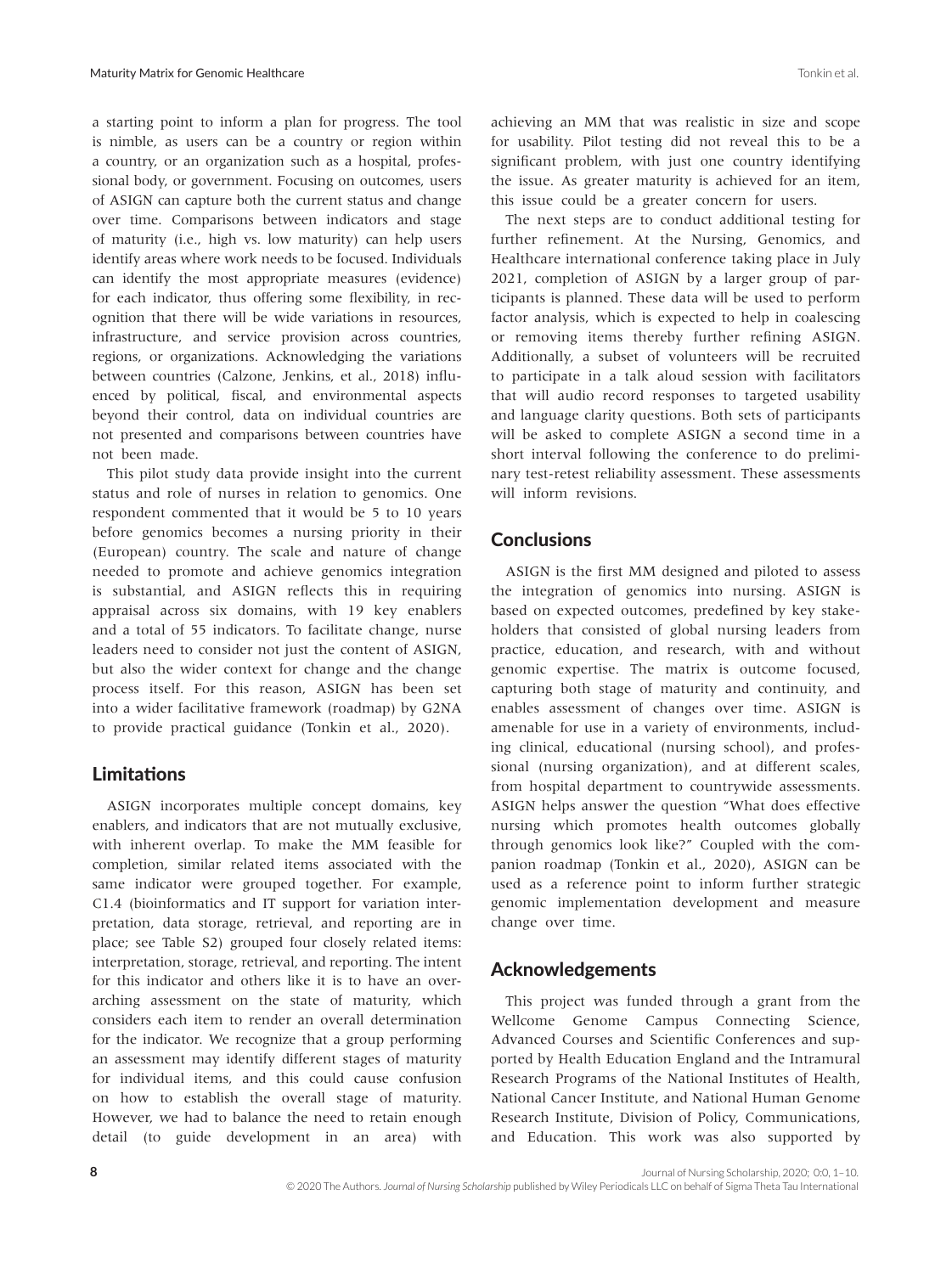Wellcome grant (206194) to the Society and Ethics Research Group, Connecting Science, Wellcome Genome Campus.

We are grateful to the Global Genomics Nursing Alliance workshop delegates who gave their time to participate in the development and piloting of the maturity matrix, and to Siva Ganesh, PhD, University of South Wales, for statistical analysis and support.

# Clinical Resources

- Genetics/Genomics Competency Center. [https://](https://genomicseducation.net/) [genomicseducation.net/](https://genomicseducation.net/)
- Global Genomics Nursing Alliance. [https://g2na.](https://g2na.org/) [org/](https://g2na.org/)
- International Society of Nurses in Genetics. <https://www.isong.org/>

#### **References**

- Anderson, G., Alt-White, A. C., Schaa, K. L., Boyd, A. M., & Kasper, C. E. (2015). Genomics for nursing education and practice: Measuring competency. *Worldviews on Evidence-Based Nursing*, *12*(3), 165–175.
- Barnes, E., Howells, E. P., Marshall, K., Bullock, A., Cowpe, J., & Thomas, H. (2012). Development of the Maturity Matrix Dentistry (MMD): A primary care dental team development tool. *British Dental Journal*, *212*(12), 583–587.
- Bilkey, G. A., Burns, B. L., Coles, E. P., Bowman, F. L., Beilby, J. P., Pachter, N. S., … Weeramanthri, T. S. (2019). Genomic testing for human health and disease across the life cycle: Applications and ethical, legal, and social challenges. *Frontiers in Public Health*, *7*, 40. <https://doi.org/10.3389/fpubh.2019.00040>
- Buch, M. S., Edwards, A., & Eriksson, T. (2009). Participants' evaluation of a group-based organisational assessment tool in Danish general practice: The Maturity Matrix. *Quality in Primary Care*, *17*(5), 311–322.
- Calzone, K. A., Jenkins, J., Culp, S., & Badzek, L. (2018). Hospital nursing leadership led interventions increased genomic awareness and educational intent in Magnet® settings. *Nursing Outlook*, *66*, 244–253.
- Calzone, K. A., Kirk, M., Tonkin, E., Badzek, L., Benjamin, C., & Middleton, A. (2018a). The global landscape of nursing and genomics. *Journal of Nursing Scholarship*, *50*(3), 249–256.
- Calzone, K. A., Kirk, M., Tonkin, E., Badzek, L., Benjamin, C., & Middleton, A. (2018b). Increasing

nursing capacity in genomics: Overview of existing global genomics resources. *Nurse Education Today*, *69*, 53–59.

Elwyn, G., Bekkers, M. J., Tapp, L., Edwards, A., Newcombe, R., Eriksson, T., … Grol, R. (2010). Facilitating organisational development using a group-based formative assessment and benchmarking method: Design and implementation of the International Family Practice Maturity Matrix. *Quality and Safety in Health Care*, *19*(6), e48. <https://doi.org/10.1136/qshc.2009.037580>

- Elwyn, G., Rhydderch, M., Edwards, A., Hutchings, H., Marshall, M., Myres, P., & Grol, R. (2004). Assessing organisational development in primary medical care using a group based assessment: The Maturity Matrix. *Quality and Safety in Health Care*, *13*(4), 287–294.
- Ginsburg, G. S., & Phillips, K. A. (2018). Precision medicine: From science to value. *Health Affairs (Millwood)*, *37*(5), 694–701.
- Jenkins, J., & Calzone, K. A. (2014). Genomics nursing faculty champion initiative. *Nurse Education*, *39*(1), 8–13.
- Jenkins, J., Calzone, K. A., Caskey, S., Culp, S., Weiner, M., & Badzek, L. (2015). Methods of genomic competency integration in practice. *Journal of Nursing Scholarship*, *47*(3), 200–210.
- Jenkins, J. F. (2019). Genomic health care today and tomorrow: Expert perspectives. *Seminars in Oncology Nursing*, *35*(1), 131–143. [https://doi.org/10.1016/j.](https://doi.org/10.1016/j.soncn.2018.12.006) [soncn.2018.12.006](https://doi.org/10.1016/j.soncn.2018.12.006)
- Kirk, M., Calzone, K., Arimori, N., & Tonkin, E. (2011). Genetics-genomics competencies and nursing regulation. *Journal of Nursing Scholarship*, *43*(2), 107–116.
- Kirk, M., Simpson, A., Llewellyn, M., Tonkin, E., Cohen, D., & Longley, M. (2014). Evaluating the role of cardiac genetics nurses in inherited cardiac conditions services using a maturity matrix. *European Journal of Cardiovascular Nursing*, *13*(5), 418–428.
- Lipmanowicz, H., & McCandless, K. (2014). *The surprising power of Liberating Structures*. Seattle, WA: Liberating Structures.

Maier, A. M., Moultrie, J., & Clarkson, P. J. (2012). Assessing organizational capabilities: Reviewing and guiding the development of maturity grids. *IEEE Transactions on Engineering Management*, *59*(1), 138–159.

- Manolio, T. A., Chisholm, R. L., Ozenberger, B., Roden, D. M., Williams, M. S., Wilson, R., … Ginsburg, G. S. (2013). Implementing genomic medicine in the clinic: The future is here. *Genetics in Medicine*, *15*(4), 258–267.
- Schully, S. D., & Khoury, M. J. (2014). What is translational genomics? An expanded research

Journal of Nursing Scholarship, 2020; 0:0, 1–10. **9**

<sup>© 2020</sup> The Authors. *Journal of Nursing Scholarship* published by Wiley Periodicals LLC on behalf of Sigma Theta Tau International